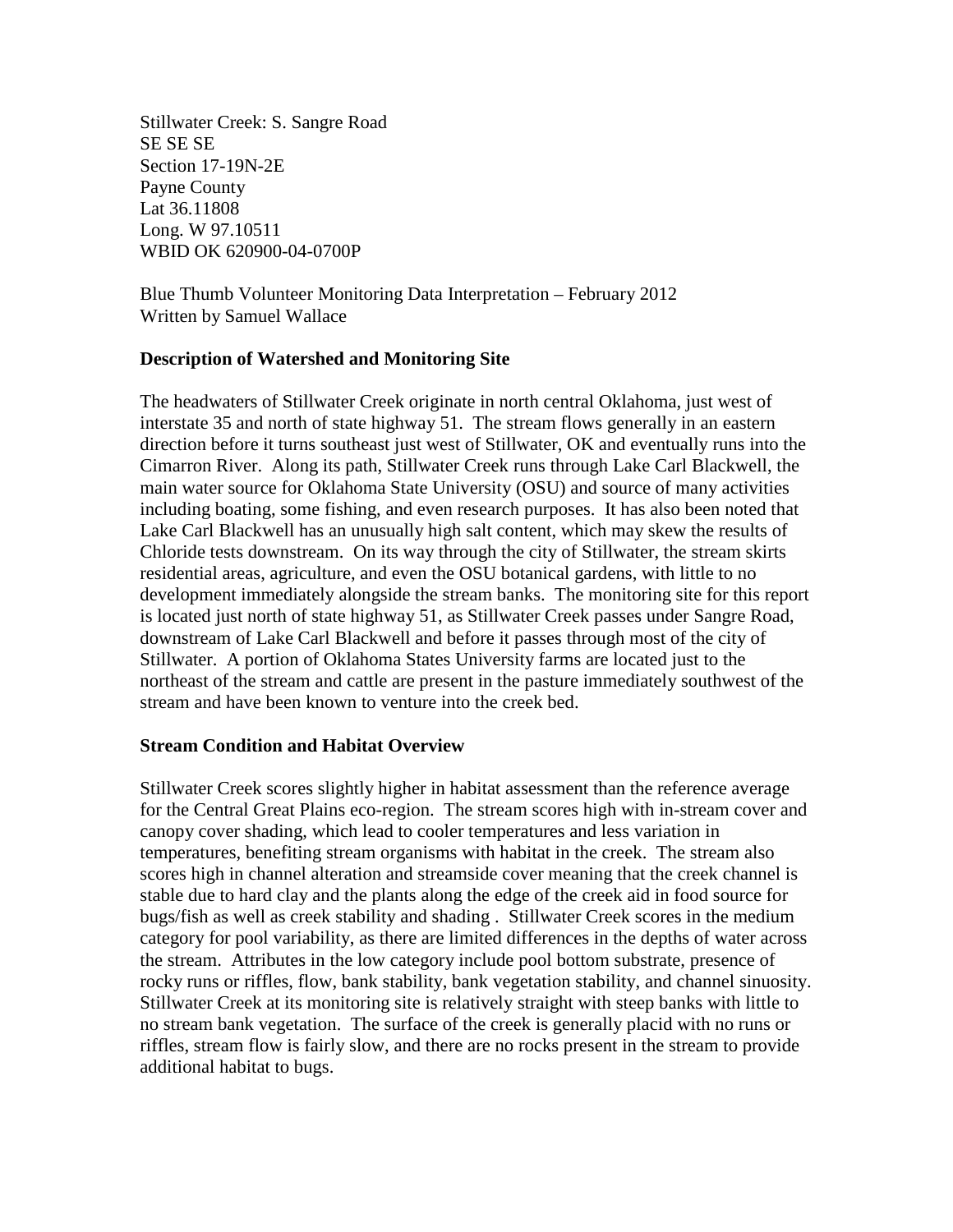## **Biological Conditions**

## **Fish**

Stillwater Creek's fish population ranks much lower than the average condition for the Central Great Plains eco-region, with grades of 'D' and 'A' respectively. While the diversity of species in Stillwater Creek was greater than the region's average, no pollution sensitive benthic species or intolerant species were found at the one fish count, taken June 29, 2009. The entire fish population caught this day was tolerant to pollution. During that collection, 256 individual fish were caught, with a majority of those being sunfish species (about 77%). A large number of the fish found at the stream were also insectivores, meaning that they feed primarily on insects. A total of 24 piscivores (feeding on other fish) were found at Stillwater Creek, 23 of which were White Crappie.

## **Benthic Macroinvertebrates (bugs)**

While there are benthic macroinvertebrates present in Stillwater Creek, to date no collections have taken place due to the lack of flow needed for collection of bugs into nets. Therefore, nothing can be said as to the health of the bug population of Stillwater Creek.

# **Chemical Condition**

## **DO.**

The dissolved oxygen content of Stillwater creek displays lower saturation levels in the late summer months and throughout the fall. The average of all records was at 61% oxygen content. In 2009 readings from February to October were all in the cautionary and into the poor condition with the lowest saturation at 4% on September 22, 2009. The readings of early 2010 showed normal saturation levels until the late summer months at which the saturation level declined to the mid-fifties range by October. The last five readings of 2011 from July to November are all within the poor range for oxygen level content. It should be noted that over the past three years of testing seventy-three percent of the readings were in the cautionary to poor range.

# **pH**

The pH ranged from 7.5 to 8.5 with an average of 7.8 and a mode of 8 indicating a slight basic condition.

## **Soluble Nitrogen (Nitrate, Nitrite and Ammonia combined)**

Soluble Nitrogen levels have remained stable/low over the past three years with an average of 0.68 mg/L. Though in 2011 there was an extreme outlier reading of 1.6 mg/L on May 14<sup>th</sup> along with two subsequently high readings of 0.85 mg/L and 0.98 mg/L in June and August respectively. It is also to note that the July reading was below the average at 0.53 mg/L.

## **Ammonia**

Ammonia levels since November of 2008 have been consistent around 0.1 mg/L to 0.2 mg/L with the exception of the reading on May 14, 2011 with an Ammonia level at 0.8 mg/L.